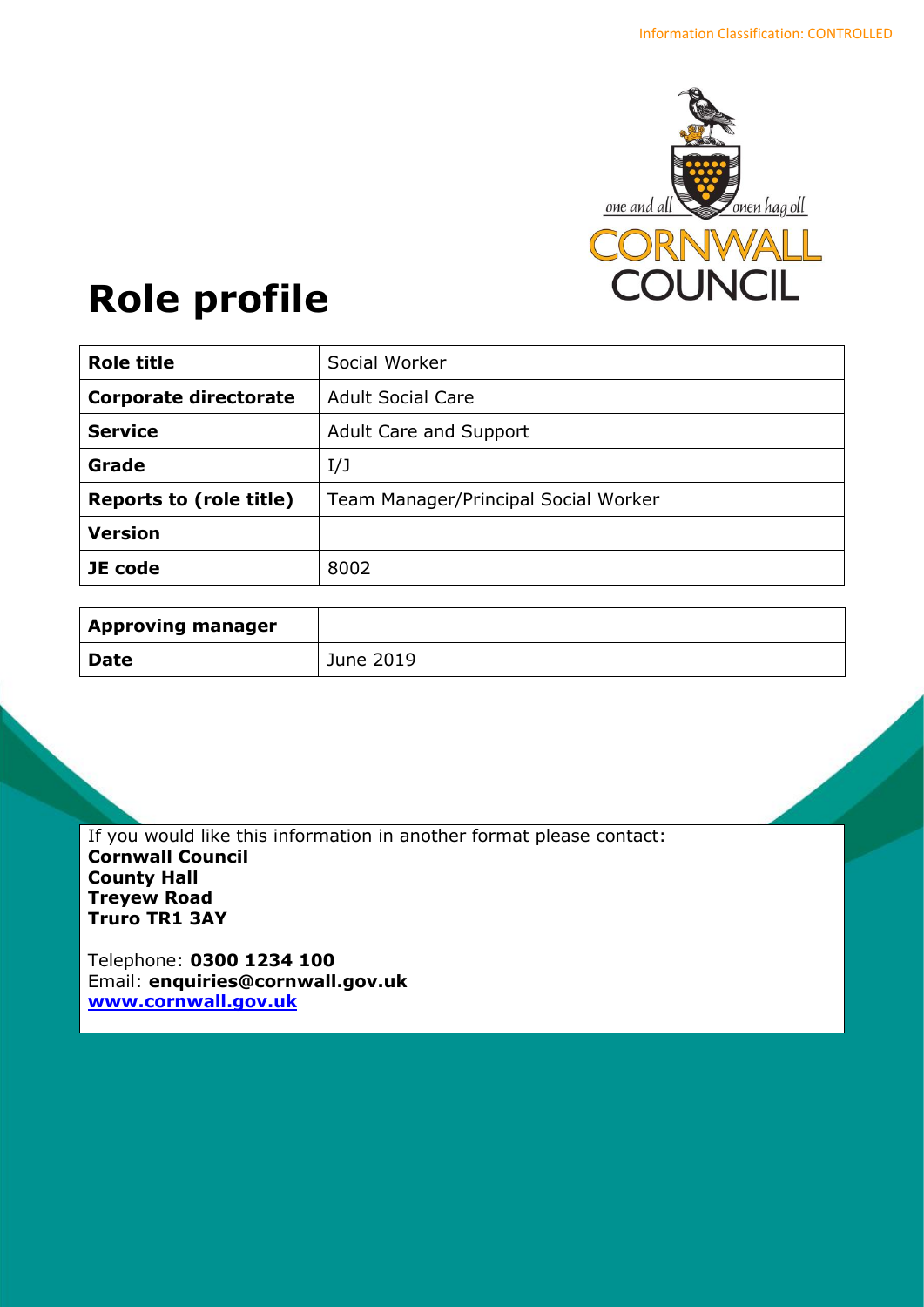# **Role purpose**

Under the leadership and management of the Team Manager/Principal Social Worker to provide a statutory social work service to adults with health and social care needs achieving high quality, timely and person-centred needs assessments that will reflect the needs and risks to the individual, analysis, care planning, intervention and review appropriate to the work of the team or service unit.

Social workers are required to work collaboratively with colleagues from different teams, disciplines and partner organisations in order to provide a seamless service to individuals/families/carers. They will work in partnership to work with individuals facing complex social and family crisis across a range of settings, promoting autonomy and development with individuals who have complex needs and are more vulnerable to exclusion; and work with communities, individuals and families to promote their personal strengths.

Social workers are to work at the required level of professional competence as detailed in Adult Social Care practice standards and quality assurance framework and in line with the national Professional Capabilities Framework (PCF) for Social Work. The Social Worker will ensure they maintain and improve their knowledge and skills and contribute to the learning and development of other members of the team.

As representatives of Adult Social Care Directorate, behaviour and conduct should be professional at all times, reflecting the values of the department and the council.

# **Dimensions**

#### **Annual financial accountability**

Oversight of costs in terms of finance and resource relating to each case that is allocated but no overall budgetary responsibility.

#### **Management accountability**

No direct line management accountability but it is a requirement of the role to provide mentoring and support to vocationally qualified, student social workers and newly qualified Social Workers (NQSW's).

## **Accountabilities**

*Cornwall Council is a dynamic organisation and the particular duties and accountabilities may vary from time to time without changing the general character of the role or the level of responsibility entailed. Individual objectives will be agreed via the PDS appraisal process* 

- The Social Worker will be required to maintain their knowledge regarding social policy and social work practice and work within the appropriate legislative context; to be responsible for undertaking all social work tasks within Government and departmental prescribed timescales and standards, ensuring the welfare of the adult is paramount at all times
- To actively promote self-learning to ensure professional development and provide high quality practice in line with Professional Capability Framework (PCF); actively contribute to appropriate supervision, appraisal and development opportunities, observing the requirements of Social Work England.
- To work with other team members and multi-disciplinary team members from other agencies to meet the needs of vulnerable adults, operating as an effective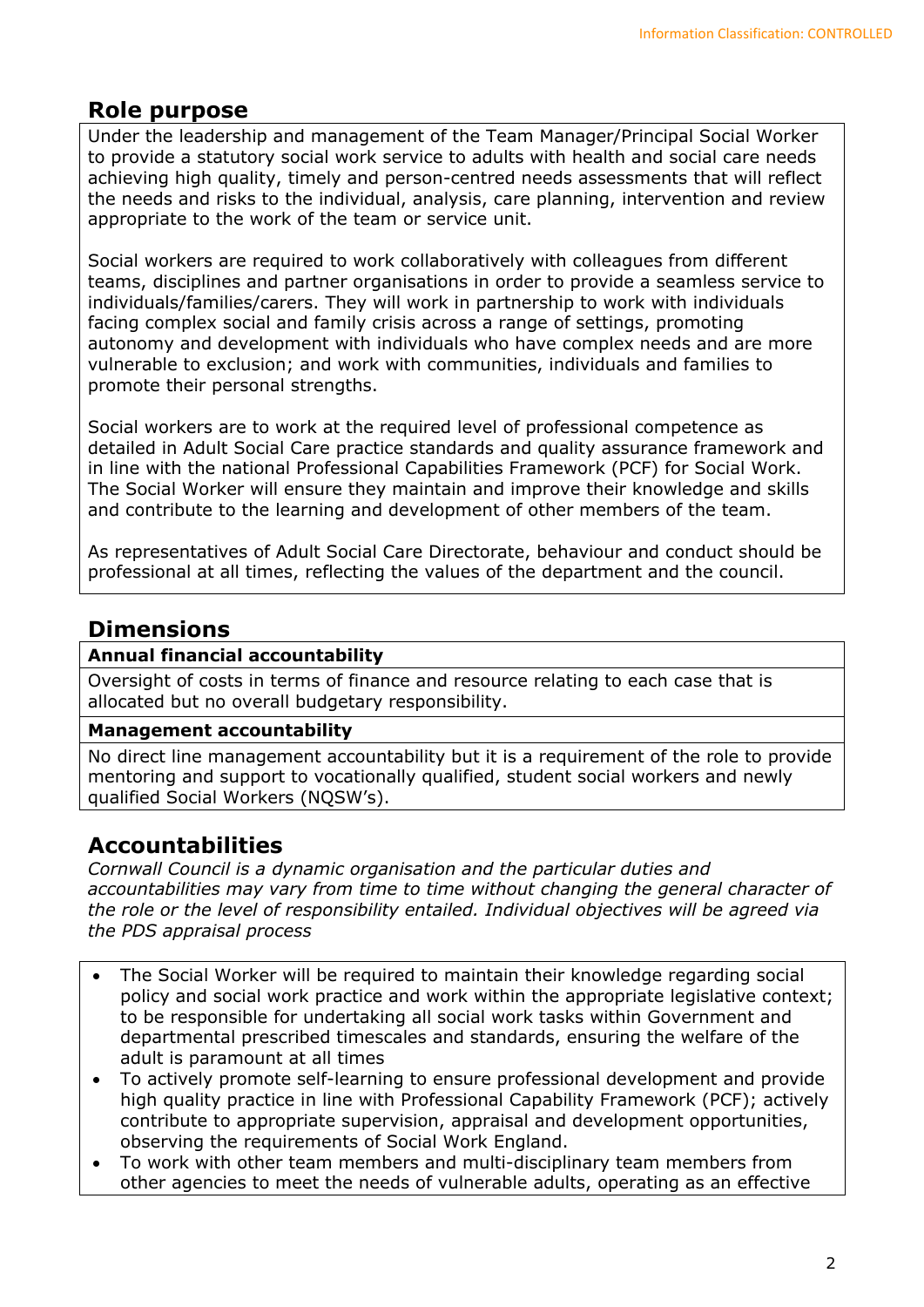member of the operational team

- To ensure the views and wishes of individuals and carers are given appropriate consideration and are central to all decision making
- To act to protect adults in need of support services in line with legal requirements and CFA procedures and to ensure that all aspects of the councils safeguarding policies are observed
- To act within a framework which promotes independence, prevention, re-ablement and self-determination; facilitating effective communication with families, carers, individuals and other agencies
- Work within the Council's budgetary framework and have understanding with regard to Local Authority legal limits and negotiation with Continuing Health Care and other streams of funding

Social Workers are employed across I/J/K grade and progression is based upon knowledge and skills, experience, qualification and performance.

Evidence of capabilities should also be in line with the Professional Capabilities Framework (PCF) which can be viewed in full at

https://www.basw.co.uk/pcf/capabilities/ Progression between levels is determined by people's abilities to manage issues such as complexity, risk and responsibility in a range of professional settings.

| <b>NQSW</b>                      | I grade |
|----------------------------------|---------|
| <b>ASYE</b>                      | I grade |
| Social Worker                    | I grade |
| <b>Experienced Social Worker</b> | J grade |
| Advanced Level Social Worker     | K grade |

# **Corporate accountabilities**

## **Information security and governance**

Manage information in line with the Council's policies, procedures and guidance on subjects such as Data Protection, Freedom of Information, confidentiality, information security and sharing, the information lifecycle and data quality, to ensure compliance and efficient and effective information governance

## **Safeguarding**

Maintain awareness of Council policies and practices regarding the safeguarding of children, young people and/ or adults who may be at risk. Report concerns/ allegations in accordance with corporate guidance and procedures

## **Equality & Diversity**

Work to eliminate unlawful discrimination, harassment and victimisation and report incidents as they occur. Treat everyone with dignity and respect and ensure individual's needs are met. Challenge inappropriate behaviour and language constructively, advising on alternatives so the opportunity for change can be considered

## **Customer Experience**

Drive to continually improve customer satisfaction and maintain a clear and consistent focus on delivering outstanding customer experience

#### **Health, Safety and Wellbeing**

Proactively manage health and safety risks and lead on the creation of a positive health and safety culture to safeguard the health, safety and wellbeing of yourself and others. Understand your health and safety responsibilities and lead on compliance with council policy and procedures.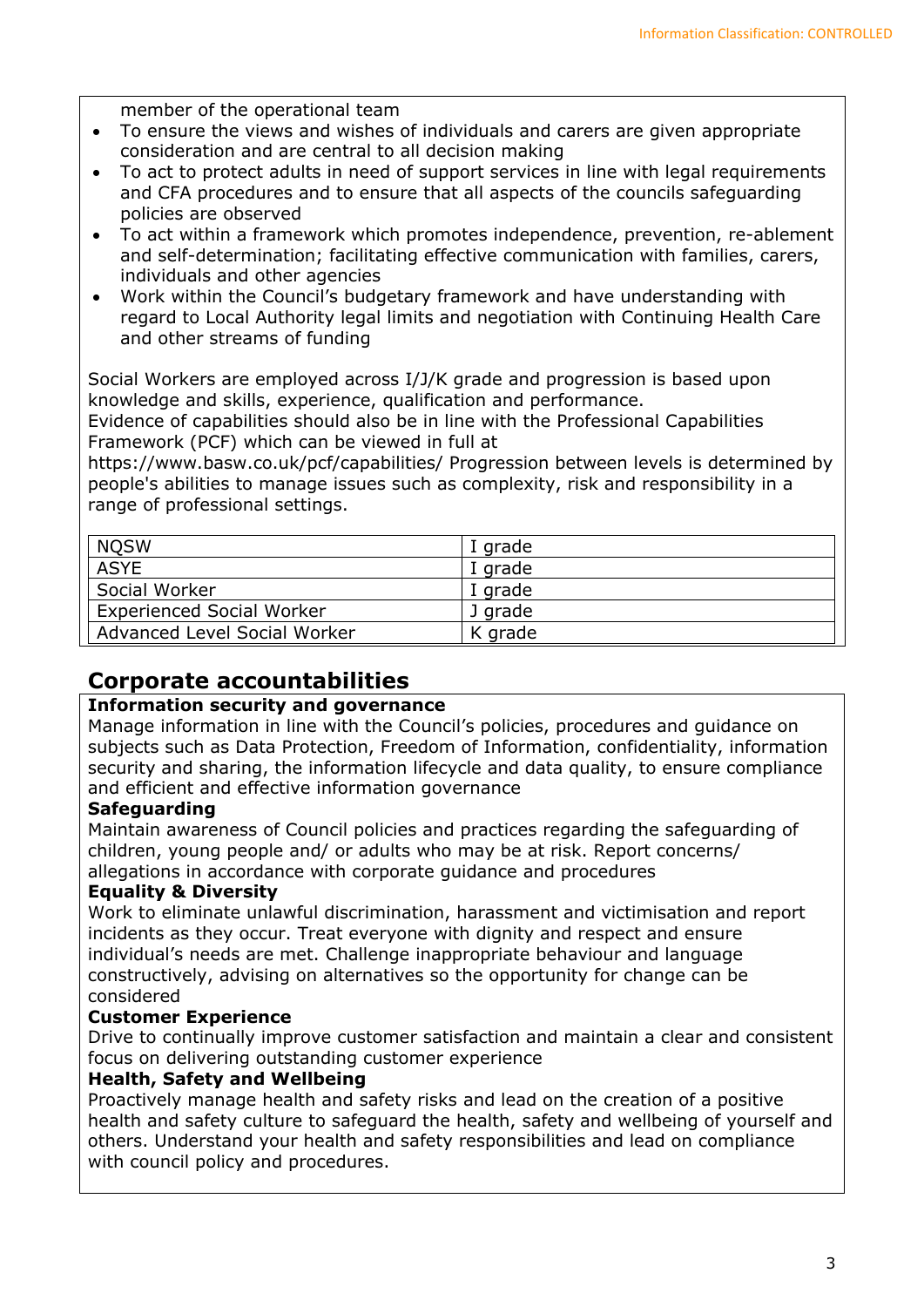#### **Key objectives**

- To ensure that service users, carers and families are fully involved in the process of assessment and support planning; their views are taken into account, appropriately recorded and are central to decision making
- To ensure that within an allocated caseload statutory timescales for assessment of need are met; that performance targets are adhered to and that there is a seamless transition between teams
- To actively participate in the performance management system including supervision, team meetings, service area meetings and to contribute to the development of the service plan
- Promote care and support solutions which maximise the use of informal support and the local community, utilising 'Living Well' principles
- Promote Direct Payments as an option for meeting care needs for all relevant clients and carers at assessment and review.

## **Competencies and other requirements**

*We use the following criteria below to assess your suitability for the role; please refer to the recruitment & selection column to establish at which stage the criteria are assessed. Requirements assessed at the 'Application' stage represent the minimum essential requirement for shortlisting purposes*

| <b>Behaviours</b>                                                                                                                                                                                                                                                                                                                                                                                                                                                                                                                                                                                                                                                                 | <b>Recruitment and</b><br>selection |
|-----------------------------------------------------------------------------------------------------------------------------------------------------------------------------------------------------------------------------------------------------------------------------------------------------------------------------------------------------------------------------------------------------------------------------------------------------------------------------------------------------------------------------------------------------------------------------------------------------------------------------------------------------------------------------------|-------------------------------------|
| <b>Working together</b>                                                                                                                                                                                                                                                                                                                                                                                                                                                                                                                                                                                                                                                           |                                     |
| You understand and focus on customer satisfaction and work well<br>with colleagues and partners.                                                                                                                                                                                                                                                                                                                                                                                                                                                                                                                                                                                  |                                     |
| You deliver exceptional customer service - you understand<br>and are attentive to the needs of your customers<br>You listen to the views of others and seek them out<br>You support and show consideration for others<br>You work well with colleagues and partners and acknowledge<br>the different ideas, perspectives and backgrounds of others<br>You are committed to the protection and safeguarding of<br>children, young people and vulnerable adults<br>You share information and expertise with others<br>You are honest, you respect and you build relationships of<br>$\bullet$<br>trust<br>You share your achievements and acknowledge the<br>achievements of others |                                     |
| <b>Resourceful</b>                                                                                                                                                                                                                                                                                                                                                                                                                                                                                                                                                                                                                                                                |                                     |
| You apply expertise, solve problems and make improvements to<br>deliver the best possible customer outcomes.                                                                                                                                                                                                                                                                                                                                                                                                                                                                                                                                                                      |                                     |
| You plan and organise your work and manage your time<br>effectively                                                                                                                                                                                                                                                                                                                                                                                                                                                                                                                                                                                                               |                                     |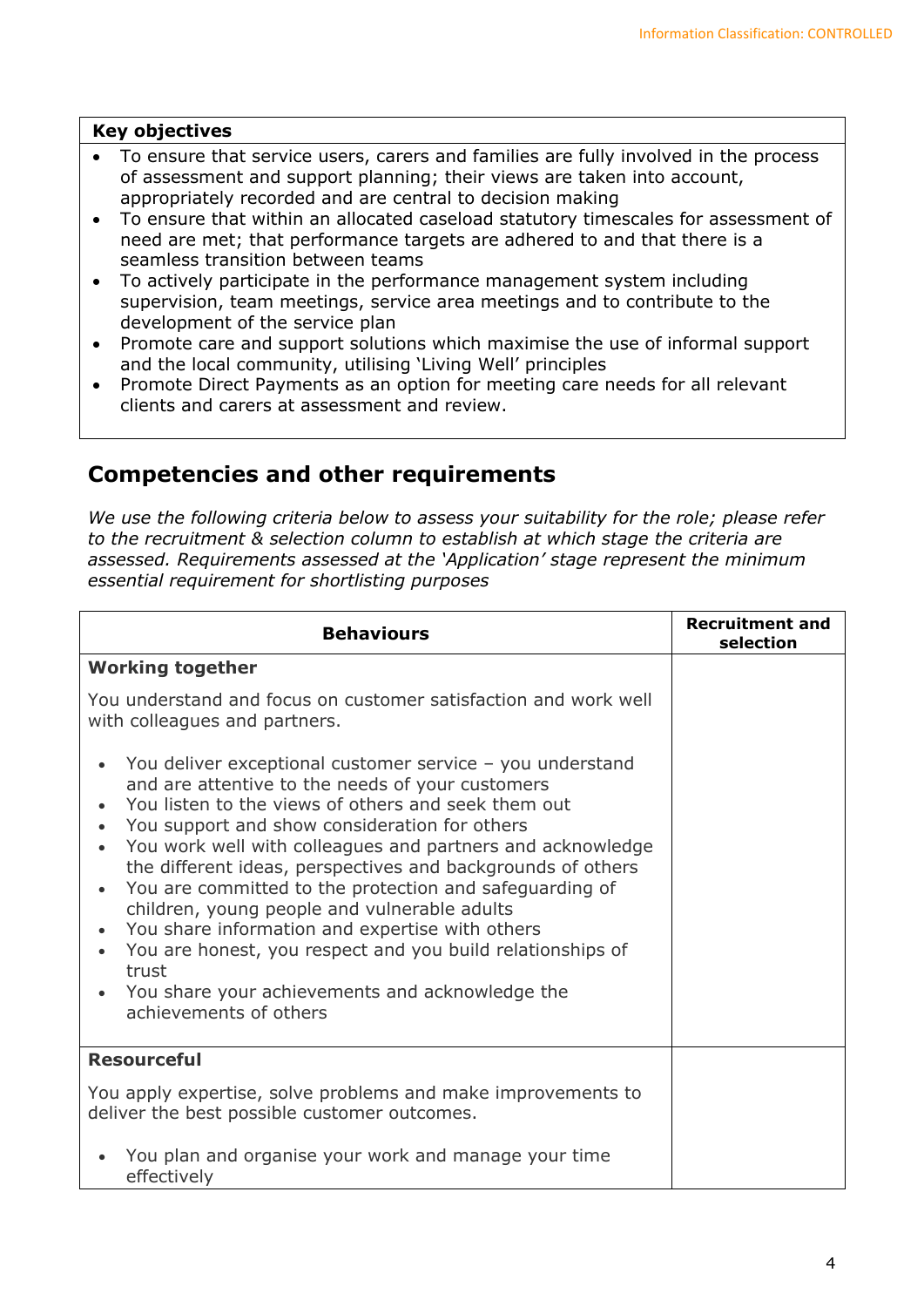| You gather relevant information, analyse it and make timely<br>informed decisions in the course of your work<br>You are flexible and adaptable<br>You respond constructively to change<br>You demonstrate financial awareness relevant to the job you<br>do<br>You use your initiative and are creative in problem solving<br>You deliver results and demonstrate commitment to serving<br>customers                                                                                                                                                                                                                                                                                                                                                                                                                                                                                                                                                                                  |  |
|---------------------------------------------------------------------------------------------------------------------------------------------------------------------------------------------------------------------------------------------------------------------------------------------------------------------------------------------------------------------------------------------------------------------------------------------------------------------------------------------------------------------------------------------------------------------------------------------------------------------------------------------------------------------------------------------------------------------------------------------------------------------------------------------------------------------------------------------------------------------------------------------------------------------------------------------------------------------------------------|--|
| <b>Personal responsibility</b>                                                                                                                                                                                                                                                                                                                                                                                                                                                                                                                                                                                                                                                                                                                                                                                                                                                                                                                                                        |  |
| You take responsibility for your work, your environment and your<br>development.                                                                                                                                                                                                                                                                                                                                                                                                                                                                                                                                                                                                                                                                                                                                                                                                                                                                                                      |  |
| You are trustworthy and reliable<br>You pay attention to your own health, safety and wellbeing<br>and that of others<br>You acknowledge errors, report them as appropriate and play<br>your part in addressing them<br>You appropriately challenge unhelpful behaviour<br>You seek feedback and review your own contribution<br>$\bullet$<br>You are open to change and improvement<br>$\bullet$<br>You take responsibility for your development<br>$\bullet$<br>You are enthusiastic about and take pride in your work<br>You act as an ambassador for the Council to our customers                                                                                                                                                                                                                                                                                                                                                                                                  |  |
| <b>Engaging leadership</b>                                                                                                                                                                                                                                                                                                                                                                                                                                                                                                                                                                                                                                                                                                                                                                                                                                                                                                                                                            |  |
| You create a healthy and engaging working environment by<br>building trusting and supportive relationships, encouraging<br>development, recognising achievement and tackling<br>underperformance.                                                                                                                                                                                                                                                                                                                                                                                                                                                                                                                                                                                                                                                                                                                                                                                     |  |
| You give clear direction, you delegate appropriately and you<br>provide a supportive environment in which team members<br>can learn, grow and take responsibility<br>You take opportunities to influence and contribute to strategic<br>planning and development<br>You help your team to understand how their work contributes<br>to delivering the Customer Service Promise and what the<br>Council is trying to achieve<br>You create opportunities to interact personally with all<br>members of your team, you actively encourage team<br>members to share their views and concerns and you give<br>feedback on the outcome<br>You take time to understand the strengths of your team and<br>$\bullet$<br>you encourage and support their development<br>You coach your team to fulfil their potential and recognise<br>individual and team achievements<br>You identify and effectively address your responsibilities for<br>customers, people, finance, performance and change |  |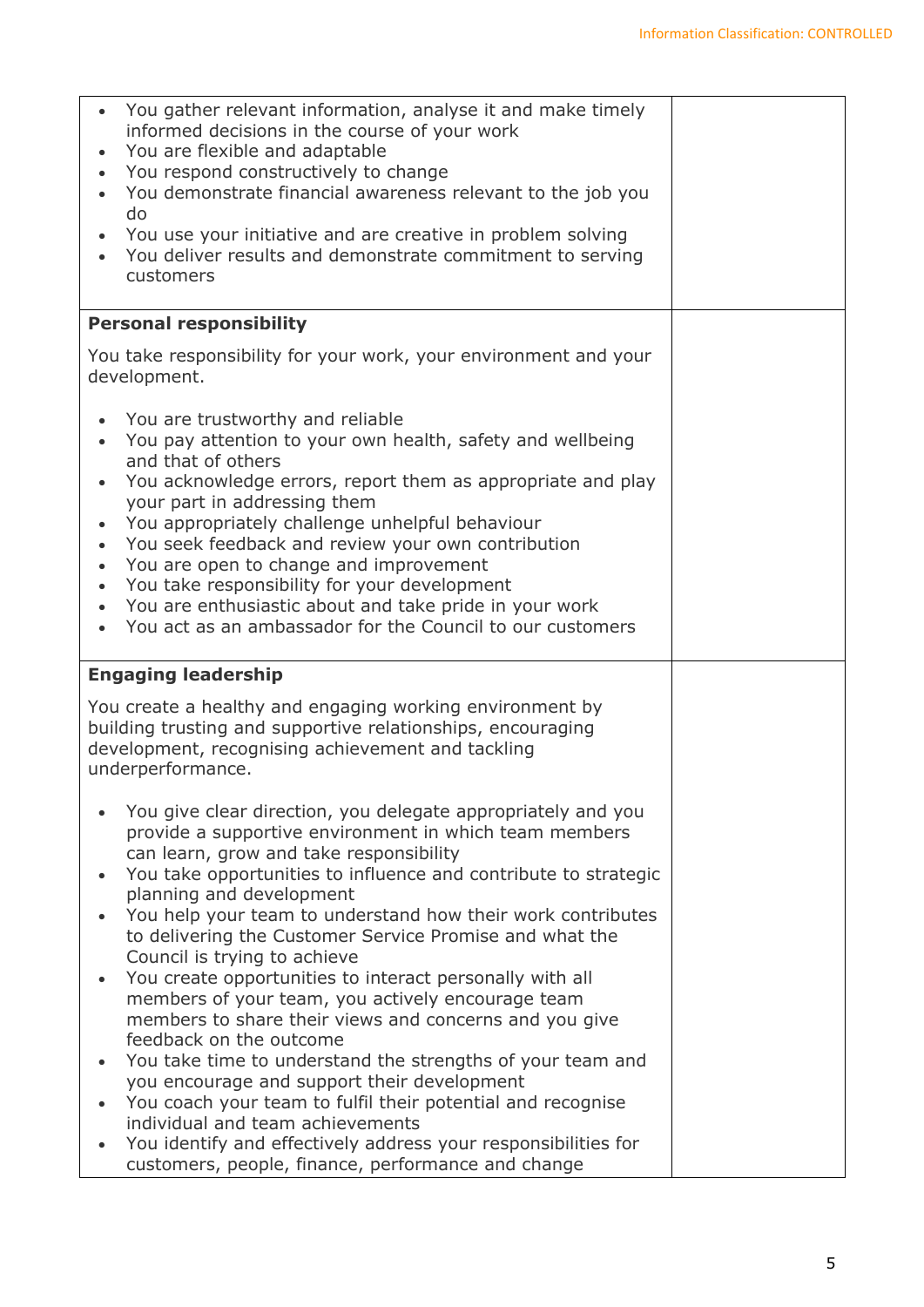| management |  |
|------------|--|
|------------|--|

| Knowledge, skills & experience                                                                                                                                                                                                                                                                                                                                                                                                                                                           | <b>Recruitment and</b><br>selection  |
|------------------------------------------------------------------------------------------------------------------------------------------------------------------------------------------------------------------------------------------------------------------------------------------------------------------------------------------------------------------------------------------------------------------------------------------------------------------------------------------|--------------------------------------|
| Recognised relevant professional social work qualification with<br>Social Work England registration                                                                                                                                                                                                                                                                                                                                                                                      | <b>Application Form</b>              |
| Prepared to complete Post Qualification & Core training                                                                                                                                                                                                                                                                                                                                                                                                                                  | Interview                            |
| Expert knowledge and experience of relevant legislation, policy                                                                                                                                                                                                                                                                                                                                                                                                                          | <b>Application Form</b>              |
| and principles, including Social Care and Human Rights legislation                                                                                                                                                                                                                                                                                                                                                                                                                       | Interview                            |
| and Person Centred Practice                                                                                                                                                                                                                                                                                                                                                                                                                                                              | Assessment                           |
| Professional expertise and demonstrable experience in social work<br>with adults in need of support services and their families, or if a<br>newly qualified worker a demonstrable commitment to adult social<br>work and this is reflected in either past experience or in the<br>student placements undertaken                                                                                                                                                                          | <b>Application Form</b><br>Interview |
| A good working knowledge and ability to use information                                                                                                                                                                                                                                                                                                                                                                                                                                  | Interview                            |
| technology and related operational systems                                                                                                                                                                                                                                                                                                                                                                                                                                               | Assessment                           |
| Ability to undertake complex assessments of need, risks,<br>strengths, produce analysis and translate into a coherent plan and<br>outcome<br>Demonstrable skills in record keeping<br>-<br>Demonstrable skills in analysis of information<br>-<br>Demonstrable presentation skills (referring to the<br>presentation in either panel of court of meeting etc.)<br>Understanding of the management structure and<br>accountability levels within a statutory Social Care<br>organisation. | <b>Application Form</b><br>Interview |
| Track record of and transferable insights into good practice in                                                                                                                                                                                                                                                                                                                                                                                                                          | <b>Application Form</b>              |
| customer service, financial and people management                                                                                                                                                                                                                                                                                                                                                                                                                                        | Interview                            |
| Proficient at dealing with challenging behaviours and delivering                                                                                                                                                                                                                                                                                                                                                                                                                         | <b>Application Form</b>              |
| difficult messages                                                                                                                                                                                                                                                                                                                                                                                                                                                                       | Interview                            |
| Enhanced interviewing skills with an ability to gather information                                                                                                                                                                                                                                                                                                                                                                                                                       | Interview                            |
| in difficult situations such as family conflict and dementia                                                                                                                                                                                                                                                                                                                                                                                                                             | Assessment                           |
| Proficient in negotiating skills to ensure the best possible support                                                                                                                                                                                                                                                                                                                                                                                                                     | Interview                            |
| packages both in the community and in a residential setting                                                                                                                                                                                                                                                                                                                                                                                                                              | Assessment                           |

| <b>Other requirements</b>                                                                                                                                                                                                                                                                                                                                                         | <b>Recruitment and</b><br>selection |
|-----------------------------------------------------------------------------------------------------------------------------------------------------------------------------------------------------------------------------------------------------------------------------------------------------------------------------------------------------------------------------------|-------------------------------------|
| The normal duties of the role may involve travel on a regular or<br>occasional basis. It is a condition of employment that you can<br>exercise satisfactory travel mobility in order to fulfil the<br>obligations of the role. For those journeys where an alternative<br>form of transport is unavailable or impracticable you will be<br>required to provide a suitable vehicle | <b>Application Form</b>             |